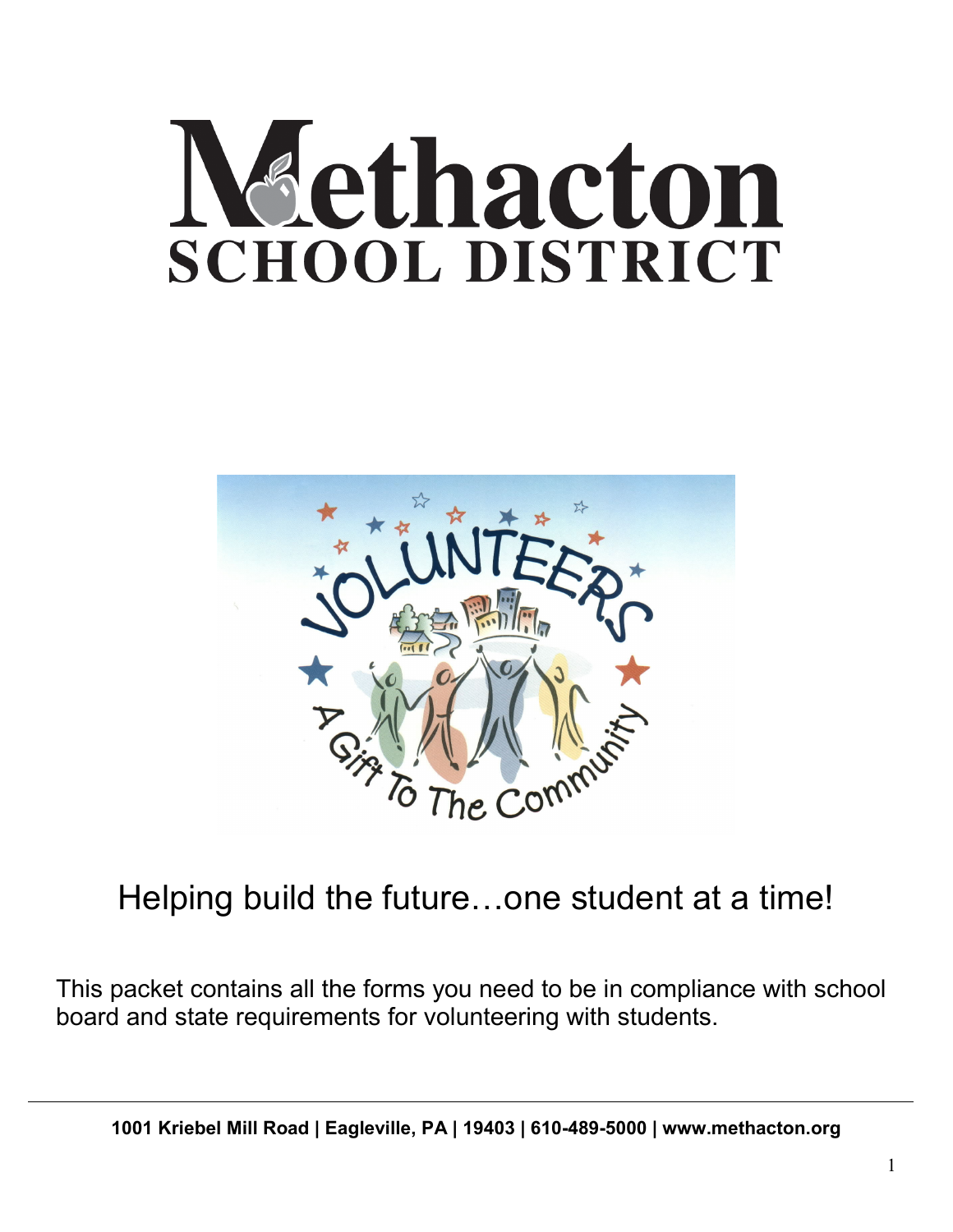1. **Complete the on-line "Volunteer Registration Form" and print a copy to submit with your completed volunteer packet.** Please go to Methacton's website at [www.methacton.org/volunteer.](http://www.methacton.org/volunteer)

- 2. **Submit requests for the following clearances to the appropriate agencies:**
	- **Act 34 - Pennsylvania Criminal History Background Check**
	- **Act 151 - Pennsylvania Child Abuse History Clearance**
	- **FBI Fingerprint Check** INDIVIDUALS WHO HAVE NOT RESIDED IN THE STATE OF PENNSYLVANIA FOR A PERIOD OF 10 CONSECUTIVE YEARS BEFORE REGISTERING WILL ALSO NEED TO OBTAIN AN FBI CRIMINAL HISTORY REPORT WITH FINGERPRINTS. (Select Pennsylvania Dept. of Education).

• Volunteer Affirmation Form - Those who have resided in the State of Pennsylvania for a period of 10 consecutive years or more at the time of registration do NOT need to obtain an FBI Fingerprint Check, but must instead complete and submit the Volunteer Affirmation Form contained in this packet.

- PLEASE NOTE: Clearances cannot be more than 1 year old from the date we receive them.
- Links can be found at [www.methacton.org/volunteer.](http://www.methacton.org/volunteer) DO NOT mail clearance request forms to the school.

#### 3. **Complete TB Testing**

Contact Methacton School Nursing Coordinator Kathy Thompson at 610-489-5000, ext. 25063 or send an email to [kthompson@methacton.org](mailto:kthompson@methacton.org) to make an appointment to obtain a TB screening. Testing appointments are available for Monday, Wednesday with re-checks (48 hours later) on Wednesday, Thursday or Friday. You may have the TB test done by a school nurse for free, or by your family physician at your own cost. You will need to provide the TB test results with both clearances.

- 4. When you have clearances and TB results in hand, bring the documents to any school. DO NOT MAIL. You must have:
	- a. Completed and printed the online Volunteer Registration Form
	- b. Obtained both the PA Criminal History Background Check and PA Child Abuse History Clearance.
	- c. Completed the FBI Fingerprint Check (<10 years residing in PA) **OR** completed a Volunteer Affirmation Form (10+ years residing in PA)..
	- d. Obtained proof of a negative TB test from a doctor or Methacton school nurse

**DO NOT SEND CLEARANCES TO THE DISTRICT OFFICE** – PLEASE TAKE CLEARANCES TO YOUR CHILD'S SCHOOL. A district employee will scan the documentation for district files and return the originals to you. **Please retain your originals and keep them in a safe place. Clearances are good for 5 years. Due to the volume of paperwork, if you lose them we cannot provide you with copies.** If all documentation is in order, you may begin volunteering as you await Board approval and your Volunteer Lanyard.

#### 5. **Approval by Board of School Directors**

Once your paperwork has been received by the District, the Board of School Directors will need to approve your request to be a volunteer in the Methacton. This will be done at the next scheduled regular board meeting typically held on the fourth Tuesday of each month.

- 6. Once approved, please bring your valid PA driver's license to the building you will be volunteering in to get your Volunteer Lanyard. At the beginning of each new school year, please bring your PA driver's license to be re-scanned in order that a current school year badge can be produced.
- 7. Act 34 and 151 clearances will need to be renewed every 60 months. If you suspend your volunteer service for a year, you will also need to get new Act 34 and 151 clearances before volunteering again. Once approved,

## **ONLY COMPLETED PACKETS WILL BE ACCEPTED**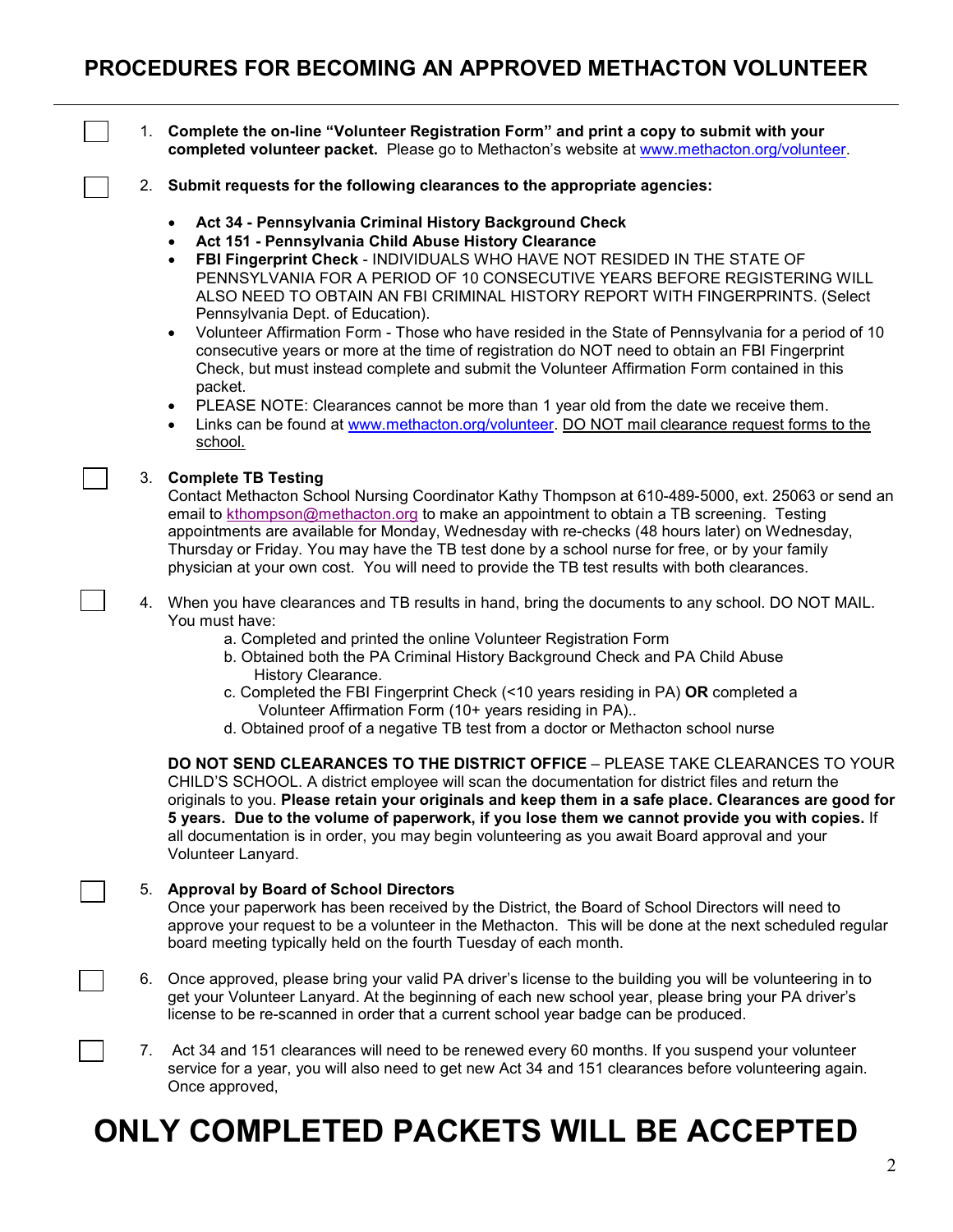# Welcome!

Making the decision to volunteer your time and talents to the students of the Methacton School District is a very honorable one… and a decision with which we hope you will be pleased.

*School volunteers enhance the educational experience in so many ways:*

- By helping to ensure that vital programs like music, sports and the arts are available in the school
- By working as the extra hands, ears, and hearts of teachers whose responsibilities extend to many students
- By working to ensure the smooth operation of many school activities, we sometimes take for granted – for example, concessions at sporting events, or equipment management at band competitions
- By listening, caring, and supporting the most important person in any school the student.

This booklet was designed to help ensure that your volunteer experience at Methacton School District is a good one. It contains lots of information about district procedures and policies (located in Appendix A) that affect you in your volunteer role, as well as tips and ideas that might make your experience more valuable.

Please let us know if there is anything we can do to help you as you give of yourself to our number one priority – our students!

**Amanda Kelly Che Regina** Coord. of School & Community Information Relations Director of Human Resources and Labor Relations [akelly@methacton.org](mailto:akelly@methacton.org) creatina@methacton.org creatina@methacton.org 610-489-5000, Ext. 15007 610-489-5000, Ext. 15041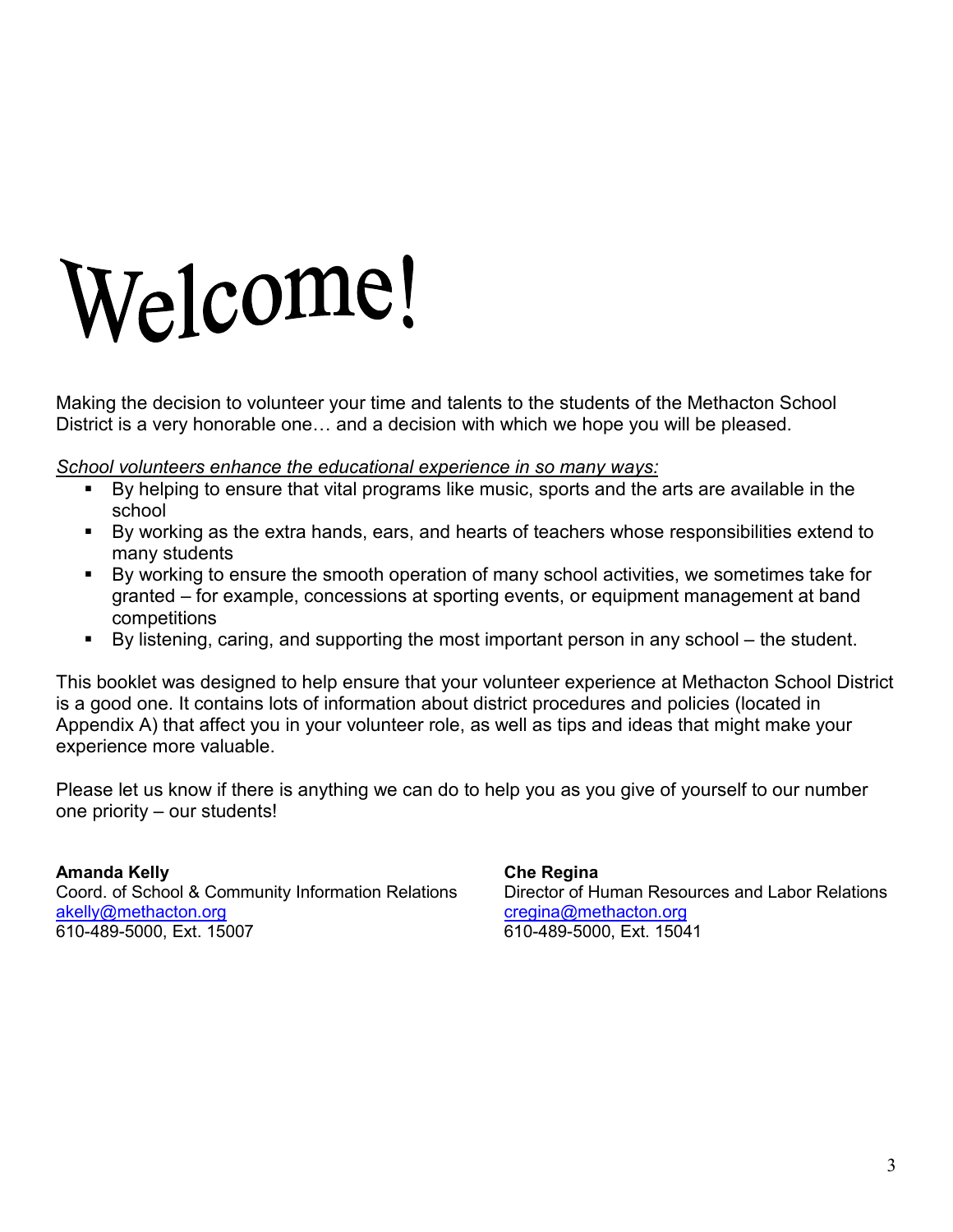#### **General District Policies Concerning Volunteers**

#### **Exemptions:**

Volunteers exempted from this requirement would include members of Booster and parent organizations who are *exclusively involved in fund-raising efforts off the school property.*

- 1. The Methacton School District School Board shall approve all volunteers.
- 2. **Volunteers must complete the Volunteer approval process prior to the commencement of volunteer service, including obtaining Act 34 and Act 151 clearances, as well as a tuberculosis screening in accordance with the regulations of the Advisory Health board BEFORE being placed on the volunteer list, per Section 1418 of the School Code. (\*see note, page 2)**
- 3. **Should a volunteer cease involvement with the district's volunteer program for a period of one (1) school year, they will be required to repeat the Volunteer approval process.**
- 4. If, under the pertinent laws or regulations, his/her criminal history/child abuse report would preclude him/her from being hired as an employee, that person may not be a volunteer.
- 5. Volunteers shall not be asked to assume the professional responsibilities of the school staff. Volunteers may provide assistance that is supportive, when under the direction of a staff member.
- 6. Volunteers will not be permitted to directly administer student discipline nor will they be permitted to administer first aid, except in the case of an emergency.
- 7. Methacton School District administration shall be responsible for training said volunteers to perform the specific duties associated with their assignments.
- 8. The building administrator or designee shall assume general authority and responsibility over all volunteers serving at that site.
- 9. Under no circumstances shall a volunteer be considered an employee of the district. A volunteer shall receive no wages from the district.

**The volunteer position is not a right, but rather a privilege that is conferred by the board and the administration. As such, any volunteer position may be eliminated at any time for any reason. In addition, any volunteer may be removed from a volunteer position for any reason.**

#### **Adherence to Laws and Methacton Policies and Regulations**

Volunteers shall meet any standards that may be established by federal, state or local government, or by the board or administration, from time to time. The volunteer must agree to be bound by all applicable privacy laws and regulations.

In addition, the volunteer shall adhere to all rules and regulations and administrative guidelines governing the conduct of the district's professional employees.

**Please familiarize yourself with following school board policies. These policies will also apply to district approved volunteers when participating in volunteer activities.**

|  | MSD Board Policy 916 - Volunteers                   |  |
|--|-----------------------------------------------------|--|
|  | MSD Board Policy 323 - Tobacco                      |  |
|  | MSD Board Policy 348 - Unlawful Harassment          |  |
|  | MSD Board Policy 350 - Criminal Charges/Convictions |  |
|  | MSD Board Policy 351 - Drug and Substance Abuse     |  |

*Act 191 of the Pennsylvania Legislature of 1988 24 P.S. 5-527 requires that any employee of the Methacton School District who is convicted of the delivery of a controlled substance or convicted of the possession of a controlled substance with the intent to deliver shall be terminated from his or her employment with the district (no matter where the violation occurred). The same policy will be applied to volunteers.*

#### **Accident Reports**

Any accident involving a student, employee or volunteer that occurs on school property must be reported to the school office using the appropriate district accident report forms. Such forms are needed for prevention of future accidents, regardless of insurance coverage or liability issues. Accident report forms can be secured from the building secretaries.

#### **Confidentiality**

It is expected that matters of confidential information or materials about students, staff, other volunteers or school district business will be maintained as confidential by anyone who may become aware of such information.

#### **Transportation**

All volunteers who transport students in personal vehicles are not covered by insurance provided by the school district. Insurance coverage in this situation is through the volunteer's own insurance carrier. Therefore, it is not recommended to transport students in your personal vehicles.

#### **Use of the Methacton Name/Logo**

Any use of the district's name or logo shall be done in accordance with MSD Board Policy [141](http://www.methacton.org/cms/lib/PA01000176/centricity/domain/50/141.pdf) – School Related Organizations.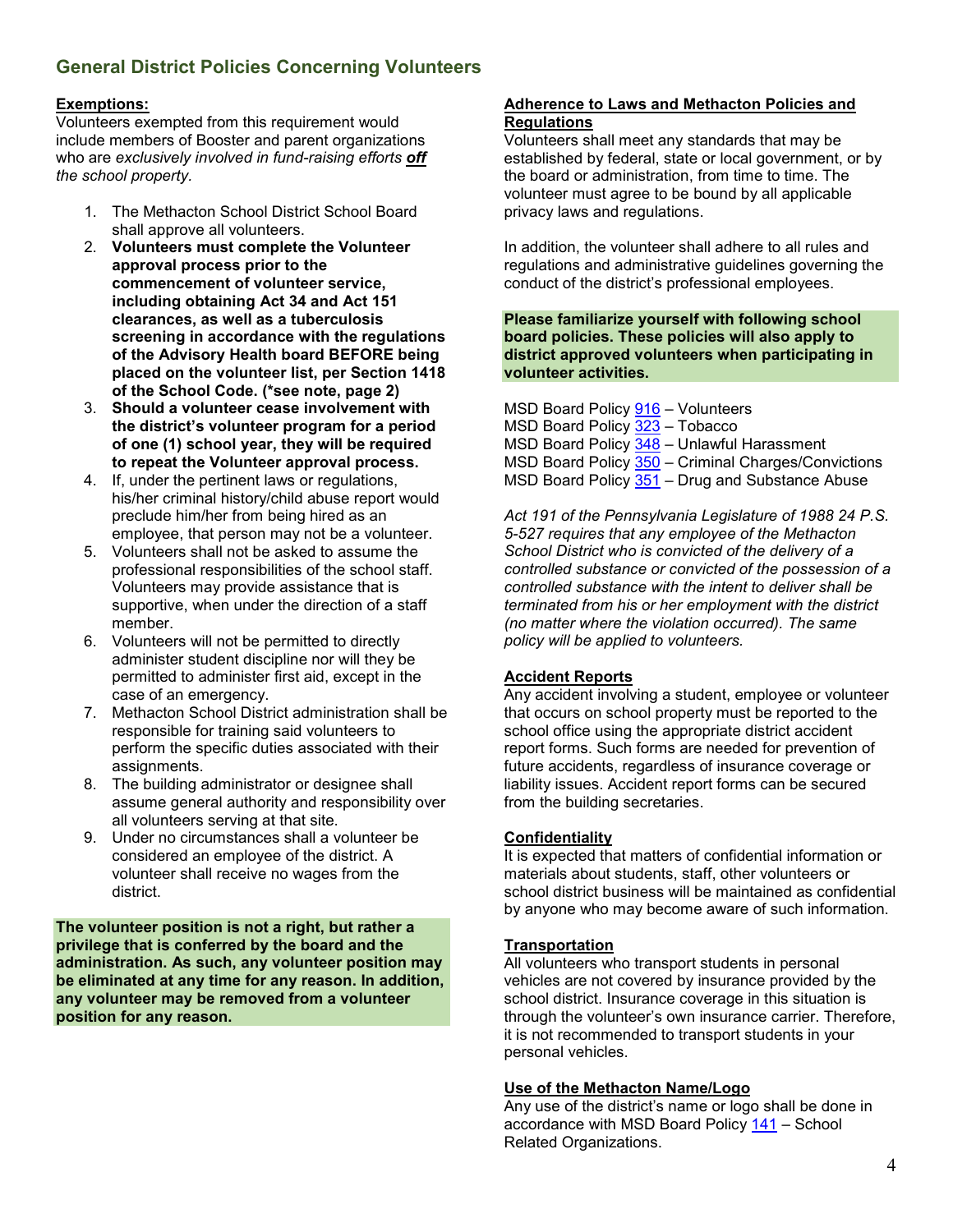#### **Use of Facilities**

Because of increased use of school facilities, both during and after the school day, planning is important. All tentative dates for activities and special programs must be cleared with the principal and placed on the school calendar prior to organizing the activity. If an afterschool activity is planned, the advisor/sponsor must submit a "Request for the Use of School Facilities" at least one month before the event. Appropriate chaperones and personnel must be available to attend the event before approval will be given. For more information about school facilities rental, consult the district's website.

Most buildings are open on a daily basis from 8:00 a.m. to 4:00 p.m. Staff members or volunteers who need access to the building beyond those hours should make arrangements through the office. A staff member must be present during any after-hours function.

#### **Fundraising**

The principal must approve the sale of all items to students (i.e. T-shirts, Tab books, etc.) as well as all other fundraising activities undertaken by volunteers associated with his/her building.

The school district is liable for the payment of state sales tax for sales of any items that are taxable under state law. The school district has two options: (1) pay sales tax to the vendor upon purchase of items that are to be resold and are subject to sales tax *(this is the preferred and easiest method)* or (2) collect the sales tax upon resale of the item and notify the business office of the amount of sales tax collected. A check made payable to the school district in the amount of the sales tax collected must be forwarded to the business office. The business office will then remit the required amount to the state. This applies to fund raising activity executed by the school district or by one of the activity funds or clubs operating within the school district's activity fund accounts. **Home & School and Booster organizations may not use the school district sales tax exemption form for any purpose, including fundraising purchases.**

#### **Use of the Methacton Name/Logo**

Any use of the district's name or logo shall be done in accordance with MSD Board Policy [141](http://www.methacton.org/cms/lib/PA01000176/centricity/domain/50/141.pdf) – School Related Organizations.

#### **Fire and Emergency Procedures**

#### *In case of fire*

In the event a fire starts in the building, use the following guidelines for reporting the fires:

- 1. If the fire is of a controllable nature (wastebasket or something that is very small in nature), use accessible means to douse it, i.e. water, fire extinguisher, etc., THEN…
	- a. Notify the office
	- b. Have everyone evacuate area as a precaution
- 2. If the fire is of major proportions, ring the emergency fire bell located nearest you.
- 3. Follow the direction of the staff liaison concerning fire drill evacuation rules and procedures
- 4. Individuals with limited mobility (crutches, wheel chairs, etc.) must be provided individual attention. If necessary, they are to be carried from the building. ASK for extra help if needed!
- 5. Building re-entry everyone must remain outside the building until notified by the authorities to re-enter.

#### *In case of threat or other emergency:*

In the event of other emergencies, the district has established certain procedures to be followed by the administrative and office staff. When a building evacuation is warranted, fire drill procedures should be followed.

#### *General Information*

All school personnel must know the location of fire extinguishers and alarm boxes within the school building.

Inflammable materials (shop supplies, science kit items) are to be kept in fireproof receptacles (e.g. metal).

The Board declares it to be the policy of this district to provide to all persons equal access to all categories of employment in this district, regardless of race, color, age, creed, religion, sex, sexual orientation, ancestry, national origin or handicap/disability. The district shall make reasonable accommodations for identified physical and mental impairments that constitute disabilities, consistent with the requirements of federal and state laws and regulations required by Title VI, Title IX, Section 504, and the American Disabilities Act. For information regarding civil rights or grievance procedures, contact the Superintendent, 1001 Kriebel Mill Road, Eagleville, PA 19403 (610) 489-5000.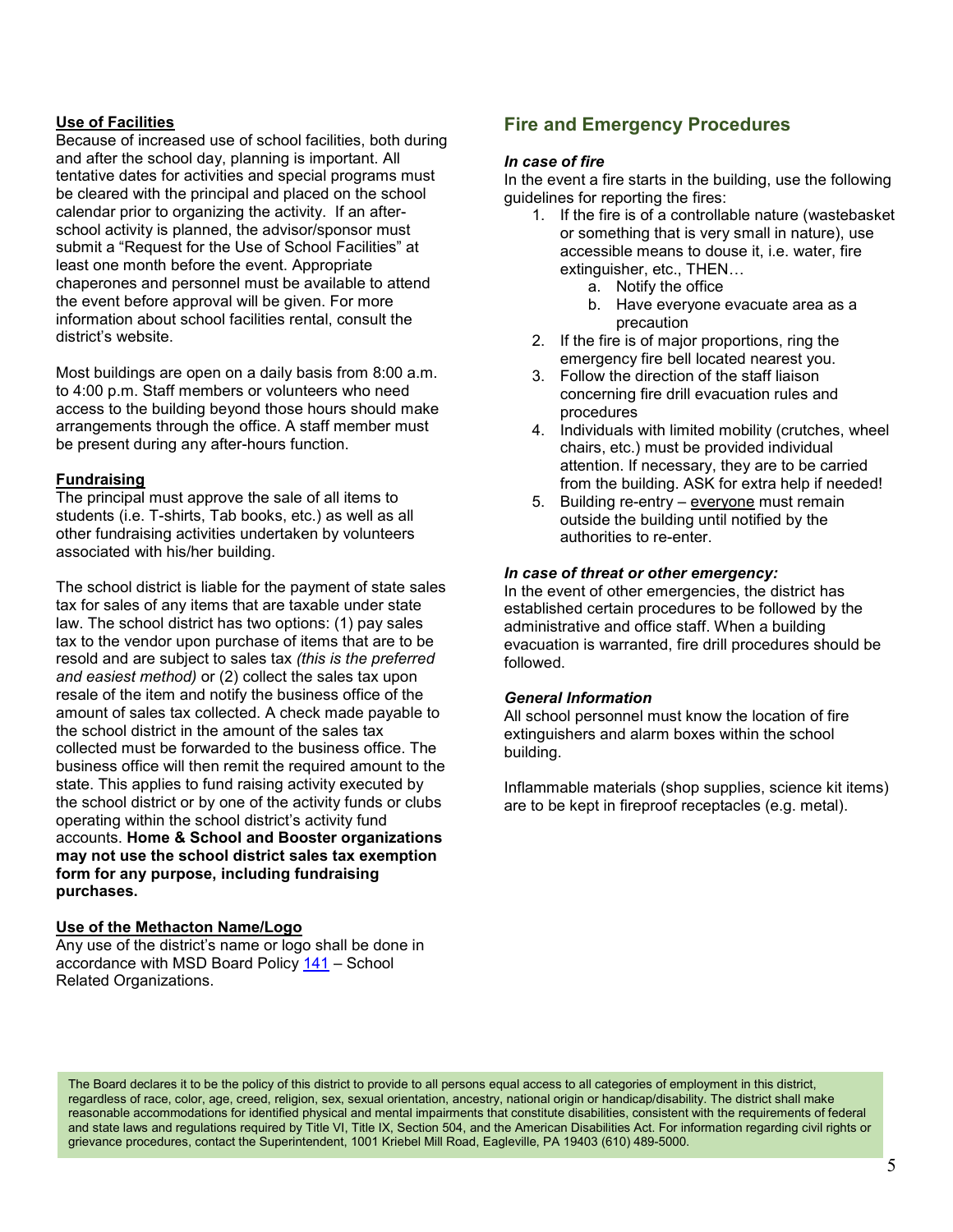### **HELPFUL HOW-TOs**

**A few pointers to enhance your volunteer experience.**

#### **Basic Volunteer Procedures**

- Be sure to sign in and out of the building each time you visit to volunteer.
- ALWAYS wear your Volunteer Lanyard while in the school.
- Be reliable. Call if you cannot be at school.
- **Confidentiality is highly important!** Remember that anything overheard concerning students or staff should never leave the building.
- Keep in mind that you are here to support teachers, not replace them. Please refer to the classroom teacher for his/her preferred method of dealing with day-to-day situations.
- Please keep track of dates and/or hours you give in volunteer service. It's very helpful to us to know how many hours of volunteer service our schools receive each year.
- Remember if you don't know ASK! We'll be glad to help!

YOUR Help makes a BIG Difference in the lives of our students!

#### **Volunteering with Students**

- A student's name is VERY important. Make every effort to remember the names of the students you work with.
- Be sure the students know your name establish in the beginning how they are to address you. (You may want to check with the classroom teacher as to what is normally done in the school.)
- Demonstrate your interest in the students by asking them about their activities and LISTENING!
- Help build students' self-confidence by pointing out the improvement you see in their work, manner, etc. Even when helping to correct a student's work or manner, try to start the conversation by discussing the positives!
- Discuss student behavior and/or progress ONLY with the teacher.
- Make sure you always leave the students on a positive and friendly note.
- Keep in mind that students will model the behaviors they see adults displaying – whether that adult is a staff person or a volunteer.
- Common sense and cool heads are always the best in any situation.